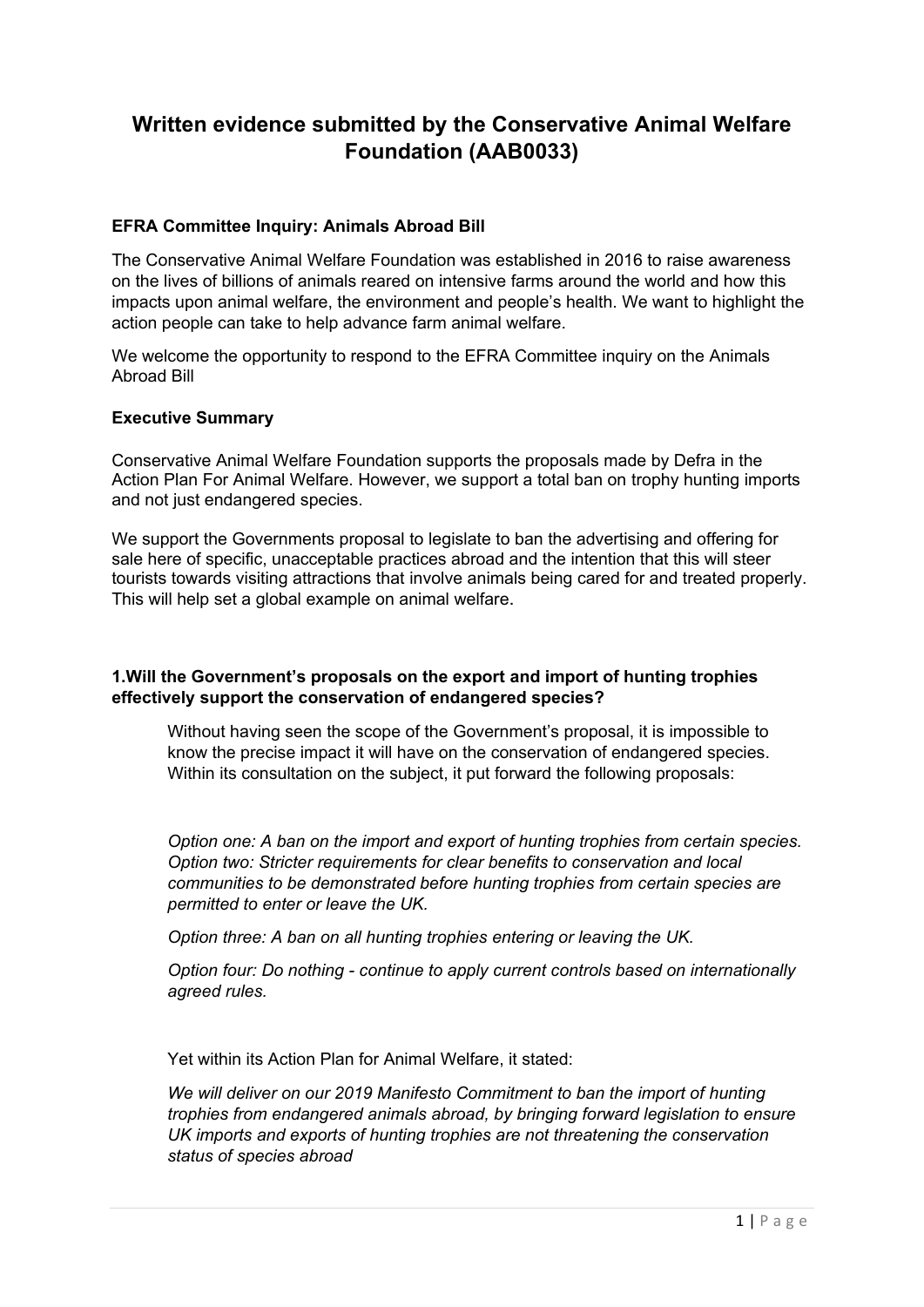This suggests it is leaning towards option 1 or 2 from the consultation. Option 1 in summary is as follows:

*A ban on the import into and the export from the UK of hunting trophies from species listed on Annex A or B, or another list of species which could be identified with the aid of IUCN Red List or other frameworks, would be prohibited.*

Option 2 in summary is as follows:

*[There is] evidence that the hunting trophy (i) is from a well-managed trophy hunting operation, (ii) has delivered significant and tangible conservation benefits for the species in question; and (iii) has benefitted, and been conducted in cooperation with, any local communities which share the area with the species concerned.*

These options will not only not support the conservation of endangered species, they will also not deal with the main mischief, this being the public's outrage at the import and export of any hunting trophies. Only option 3, an absolute ban, can do that. A March 2021 poll found only 3% of UK voters support a ban limited to endangered animals only, versus 85% who believe the ban should apply to all species.

However, turning to conservation alone, without an absolute ban on the import of hunting trophies, there will always be a threat to endangered species and a further risk of endangering others.

What is being proposed by the Defra Action Plan is broadly the same as the current legal framework, where import permits for trophies from threatened species are only granted if the introduction would not have a harmful effect on the conservation status of the species.

However, the current framework has shown that this position is rife with risks. Under the current framework (of which this is broadly the same) wealthy hunters have been able to continue hunting critically endangered species, by simply making financial contributions towards its conservation, therefore undermining the intention of such rules. In addition, the current framework and the proposal would not deal with industries like "canned hunting", where apex predators like lions are being bred to be hunted. Whilst canned hunting is often cited as a solution to protecting wild animals, canned lion hunting led to a spurt of wild lion poaching both to meet the new demand for lion bones and to 'refresh' the genetic stocks of lions in their facilities (which are plagued with diseases associated with in-breeding.

Whilst South Africa is banning canned lion hunting, lions are not the only species that are hunted in this way, nor is South Africa the only place that has this industry, the United States has a thriving industry of wild pig and deer canned hunting. It is therefore entirely possible that canned hunting will continue to flourish and as such the United Kingdom needs to make sure it does not support this industry by allowing imports of this kind.

In addition, trophy hunting is not a static activity or industry, if it is made more difficult to hunt and import trophies from certain species, new species will just be targeted in their place. This will species that whilst not designated as endangered yet, are classed by CITES and/or IUCN as being at risk of extinction and where hunting has been listed as a threat. Species which could fall outside the scope include the plains or common zebra, reindeer, and the Cape Buffalo.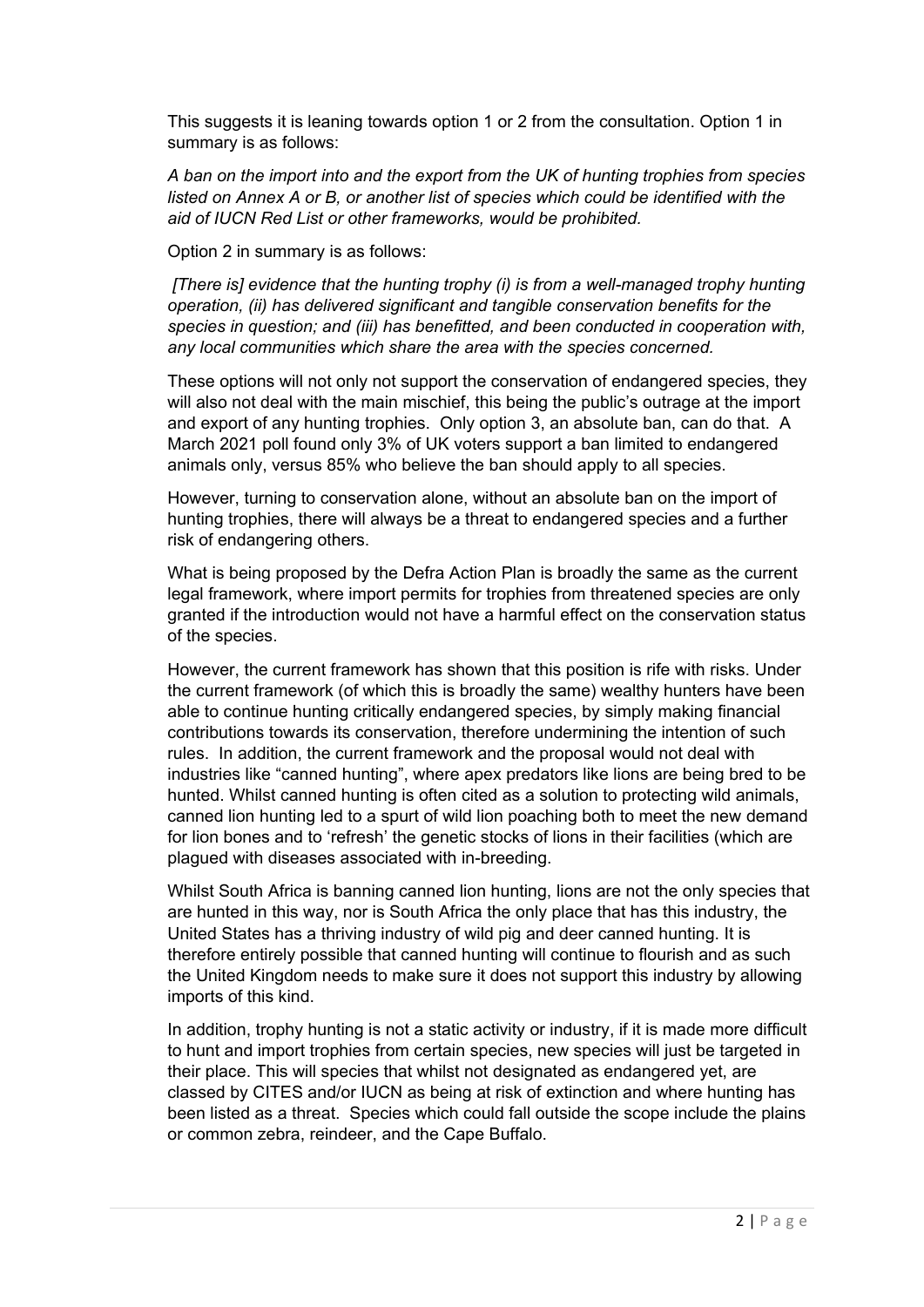It is not enough to say that these species will be protected by the legislation at the point of becoming endangered, the point is that they should not be driven to that status.

## **2.Should there be different rules for the trade in animal trophies depending on the setting in which the animal was hunted?**

The aim of any legislation of this kind should be to avoid any damage to the conservation of animals and ecosystems they live in and to meet the public's expectation, who are firmly in favour of an outright ban of supporting any hunting of this kind. Therefore, the setting for which an animal was hunted should make no difference.

Presumably, the point this question is trying to make is should there be a difference between the imports of trophies from wild hunting and canned hunting, this being where animals are specifically bred to be hunted. As mentioned above, canned hunting is not a solution to conservation efforts. As the biggest industry to date, it is worth looking at what canned hunting has meant for conservation of lions.

The position amongst many, including conservation NGOs, is that breeding lions for canned hunting (and the lion bone trade) has zero conservation value despite claims made by predator breeding facilities and hunters.

It is known that lions captive bred in this way develop genetic issues (inbreeding) and behavioural issues (lack the ability to hunt). Further - there are limited territories available preventing their release into the wild. The money generated almost always goes into private breeder pockets. It is not provided to communities or the local tourism

Industry.

Canned lion hunting has also led to a spurt of wild lion poaching both to meet the new demand for lion bones and to 'refresh' the genetic stocks of lions in their facilities (which are plagued with diseases associated with in-breeding. "Williams et al noted that poaching of wild lions and the illegal lion trade 'seems to have escalated since 2008'." According to Pieter Kat "a lion ecologist and trustee with LionAid…: 'by stimulating an Asian market for lion products, increased demand will affect lions across the continent as they now have value for poachers and illegal traders'."

Traditional Chinese medical practitioners often insist that the bones of wild animals are more potent than those of captive bred ones," he said, which will inevitably increase the incentive to poach wild lions. "The whole animal bone industry is fraudulent," he said, "but what lion farming is doing is building up a massive demand and increasing the investment in Asia in this industry."

The biggest canned hunting industry in the world is in South Africa, with the majority of the animals being bred being lions. The South African Government has recently decided to ban canned lion hunting, in part due to the fact that the conservation claims are an illusion. Despite canned lion hunting in South Africa, the wild lion population has declined to only 2070 in 2019.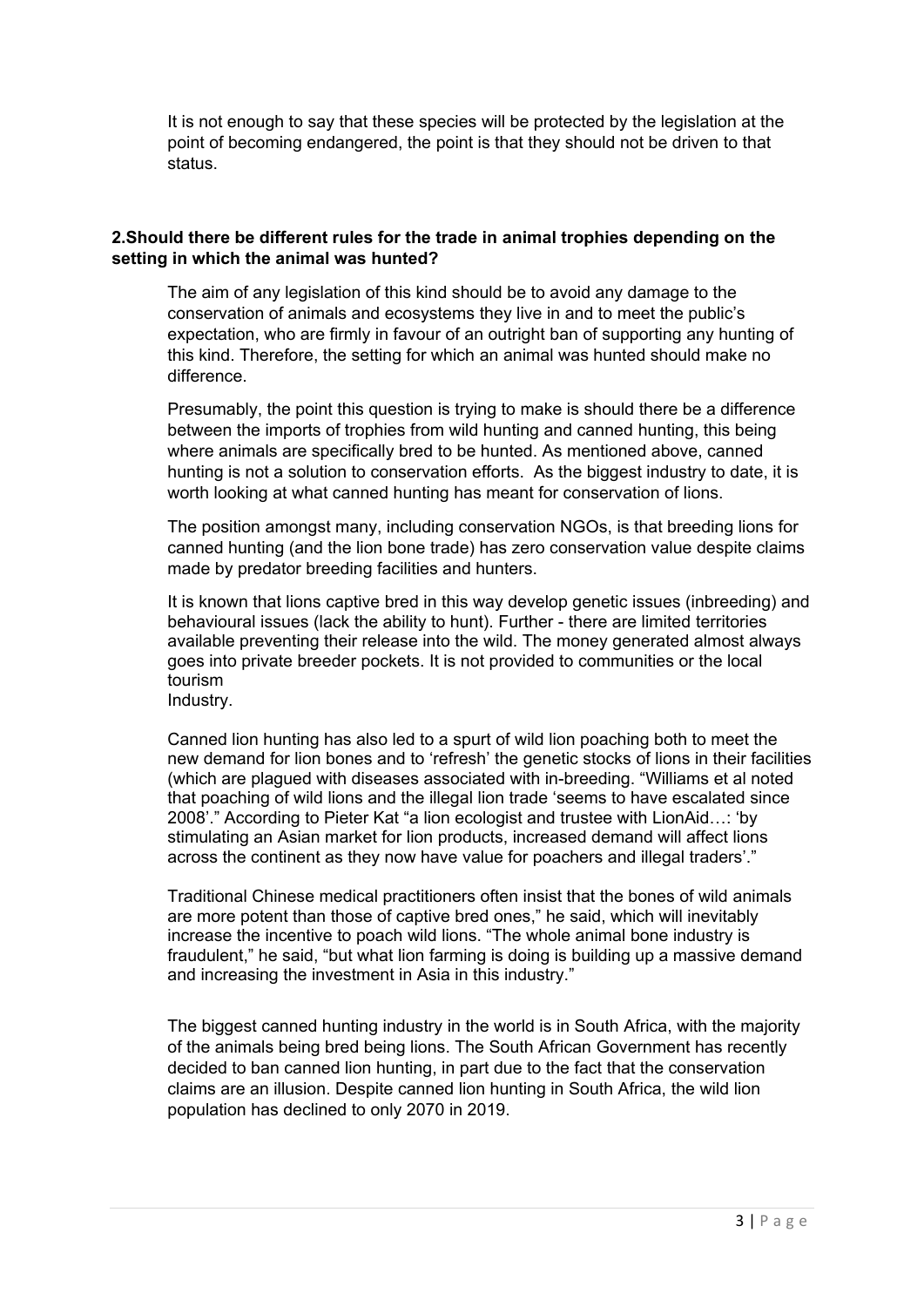### **3.What are the possible unintended consequences of the proposals, for example in relation to animal trophies that pre-date the legislation?**

In terms of any unintended consequences in relation to the imports and exports of trophies that pre-date the legislation, there are two possible solutions 1) an absolute ban on any imports and exports 2) an absolute ban on any imports or exports unless the relevant authority is satisfied that the trophy pre-dates the legislation. There is precedent for such a system under the Ivory Act, where a certification system exists for any pre 1918 ivory, which includes an institution assessing the item.

It is also sometimes claimed that without regulated hunting, the illegal trade will boom. The evidence suggests this is not the case. The illegal and legal trade are symbiotic with one feeding the other. Canned hunting for example, where permit requirements are lessened as a result of the animals being captive bred, is being propped up by wild caught, therefore calling into question the lawfulness of the permit.

Furthermore, legal does not mean better for animals of conservation. The current legal trade is a multibillion-dollar industry, which equates to a vast number of animals. A study in February 2021 found that the legal wildlife trade is worth around \$400 billion dollars, which is 17 times more than the illegal trade.

The main unintended consequences of the proposal would be the loopholes the current version would permit, these include:

- 1. A spike in other species being hunted that fall outside of the scope of the legislation, thus resulting in their decline.
- 2. A spike in canned hunting, which creates the illusion of conservation benefits, but has shown to be detrimental; and
- 3. A continuation of trophy hunting with payments being made to 'conservation' efforts, which may see species going extinct.

All of the above risks would be significantly lessened by an absolute ban on the trade in hunting trophies.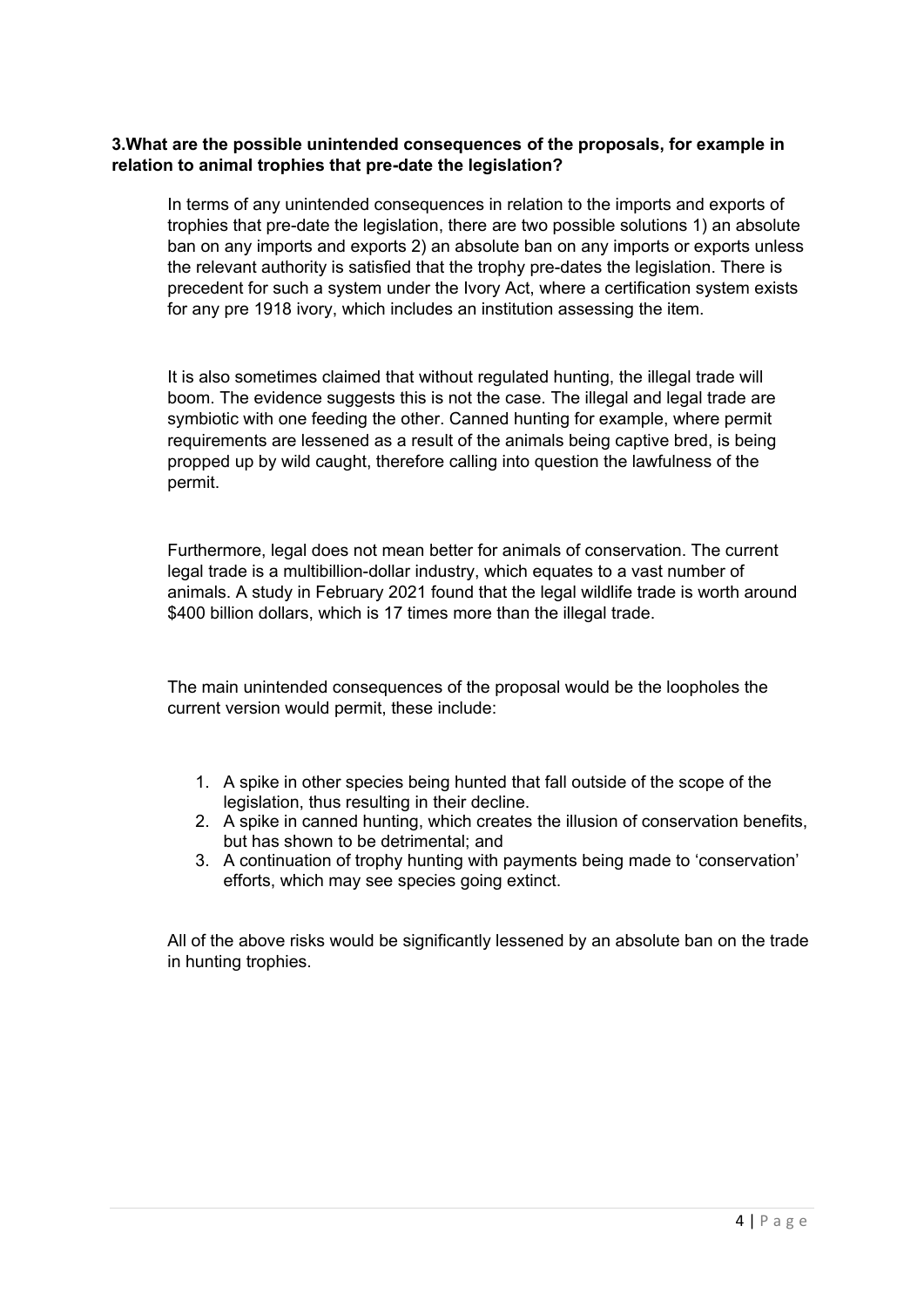### **4.How effective are current measures on the trade in trophies of hunting, including how they support conservation?**

The current measures are wholly inadequate. The current system is underpinned by Convention on International Trade in Endangered Species of Wild Fauna and Flora (CITES). Different species are given different levels of protection under CITES depending on how endangered/at risk they are. These protections are implemented through a permit system on the import and export. Species in Appendix I are deemed to be the most endangered species. Species in Appendix II are deemed to be threatened by commercial trade. Appendix III lists some at risk species.

The EU (and the UK) has implemented CITES through Council Regulation (EC) No 338/9, which is broadly the same as CITES with a few species receiving increased protection.

As Appendix III species are not required to have permits, we will focus on the current framework for Appendix I and II.

#### Appendix I

Trade in Appendix 1 include gorillas, sea turtles and giant pandas.

Article III of the Convention governs the regulation of trade in specimens of species included in Appendix I. It requires the following:

*The export of any specimen of a species included in Appendix I shall require the prior grant and presentation of an export permit. An export permit shall only be granted when the following conditions have been met:*

*(a) a Scientific Authority of the State of export has advised that such export will not be detrimental to the survival of that species;*

*(b) a Management Authority of the State of export is satisfied that the specimen was not obtained in contravention of the laws of that State for the protection of fauna and flora;*

*(c) a Management Authority of the State of export is satisfied that any living specimen will be so prepared and shipped as to minimize the risk of injury, damage to health or cruel treatment; and*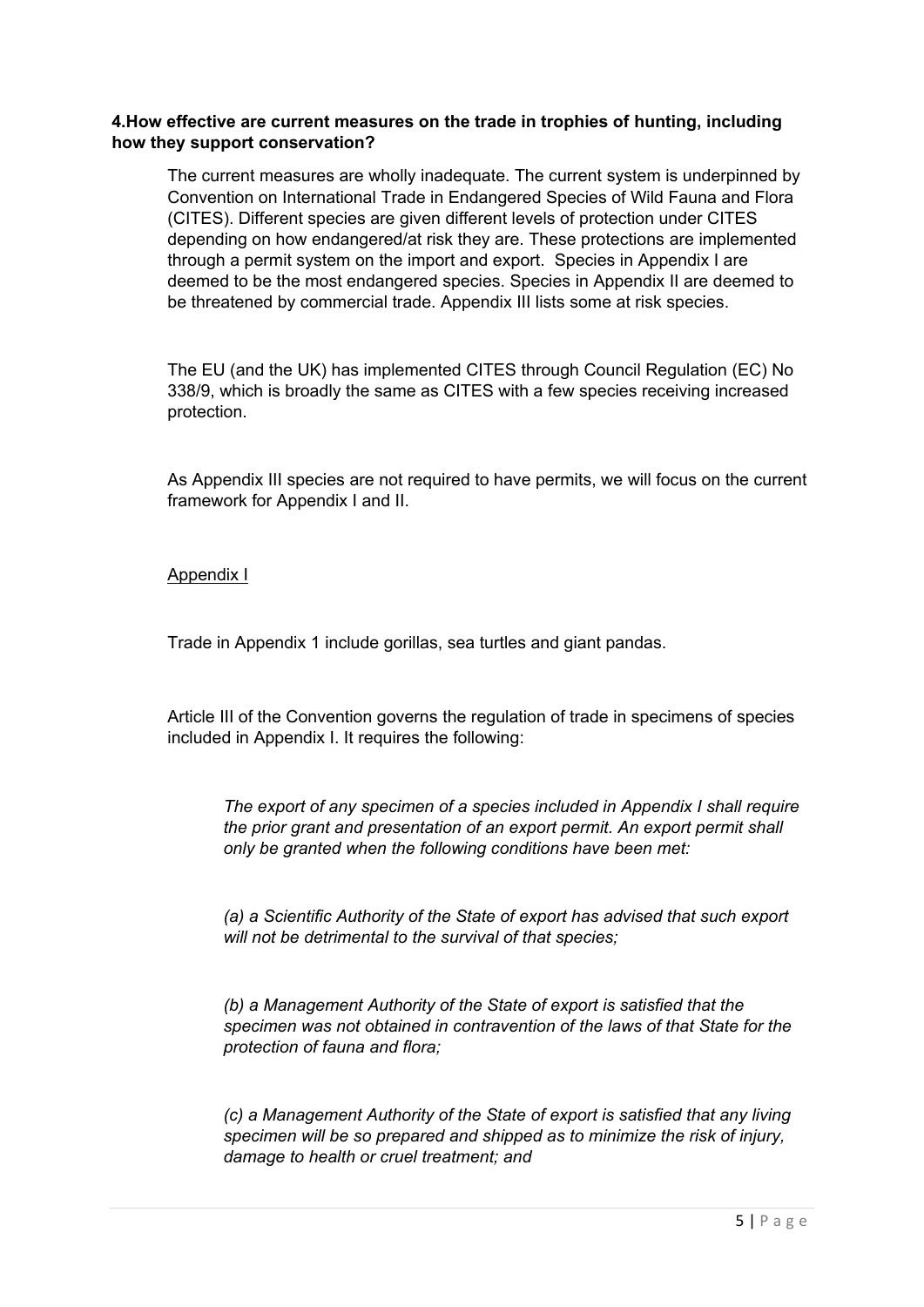*(d) a Management Authority of the State of export is satisfied that an import permit has been granted for the specimen.*

*The import of any specimen of a species included in Appendix I shall require the prior grant and presentation of an import permit and either an export permit or a re-export certificate. An import permit shall only be granted when the following conditions have been met:*

*(a) a Scientific Authority of the State of import has advised that the import will be for purposes which are not detrimental to the survival of the species involved.*

*(b) a Scientific Authority of the State of import is satisfied that the proposed recipient of a living specimen is suitably equipped to house and care for it; and*

*(c) a Management Authority of the State of import is satisfied that the specimen is not to be used for primarily commercial purposes.*

However, Article VII of the Convention provides the following exemption:

*Specimens of an animal species included in Appendix I bred in captivity for commercial purposes … shall be deemed to be specimens of species included in Appendix II.*

This means that any endangered animal bred in captivity, for example canned hunting, would be down listed to Appendix II.

Appendix II

Trade in Appendix II species is regulated under Article IV of the CITES Convention. Trade in hunting trophies of Appendix II species is understood to be subject to slightly different conditions under CITES, depending on whether the species is wild or captive bred, as set out below. Appendix 2 includes lions, paddlefish and American alligators.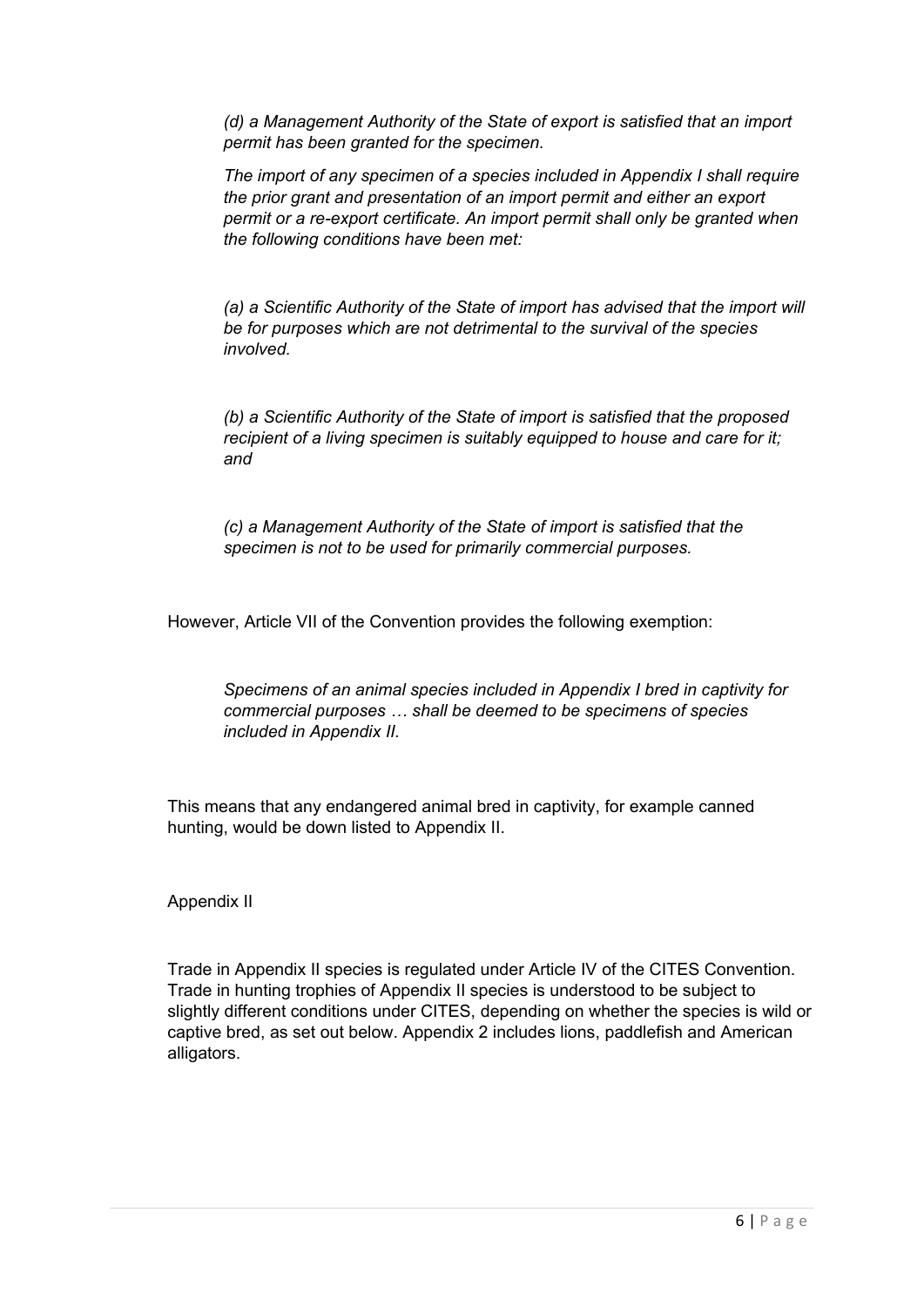A permit will be issued if-

*(a) a Scientific Authority of the State of export has advised that such export will not be detrimental to the survival of that species;*

*(b) a Management Authority of the State of export is satisfied that the specimen was not obtained in contravention of the laws of that State for the protection of fauna and flora;*

Under CITES there is an exemption from the above permit requirements, if the trade is in relation to personal or household effects, which includes hunting trophies if the animal is not taken from the wild. However, under the EU (and therefore the UK) there is no exemption from the permit requirements for:

*the first introduction into the Union of hunting trophies of specimens of species or*

*populations listed in Annex B to Regulation (EC) No 338/97 and in Annex XIII to this*

*Regulation [essentially Appendix II species]*

This means that essentially Appendix I and II species will both require that the import/export is not detrimental to the species and that the taking of the species was done lawfully in order to get the necessary permits. Both the legal acquisition finding, and the non-detriment finding are susceptible to corruption in certain countries. Furthermore, when it comes to non-detriment findings in jurisdictions across the world, it is clear that the assessment is not always based on the same information, which has led to inconsistent decision making and a lack of unanimity when it comes to the conservation effects of trade in hunting trophies.

The main difference between the trade of Appendix I and II species is that Appendix I cannot be traded for commercial purposes. This means that the hunting trophies from Appendix II species and Appendix I endangered species that were bred in captivity can be bought and sold and not just kept for personal use.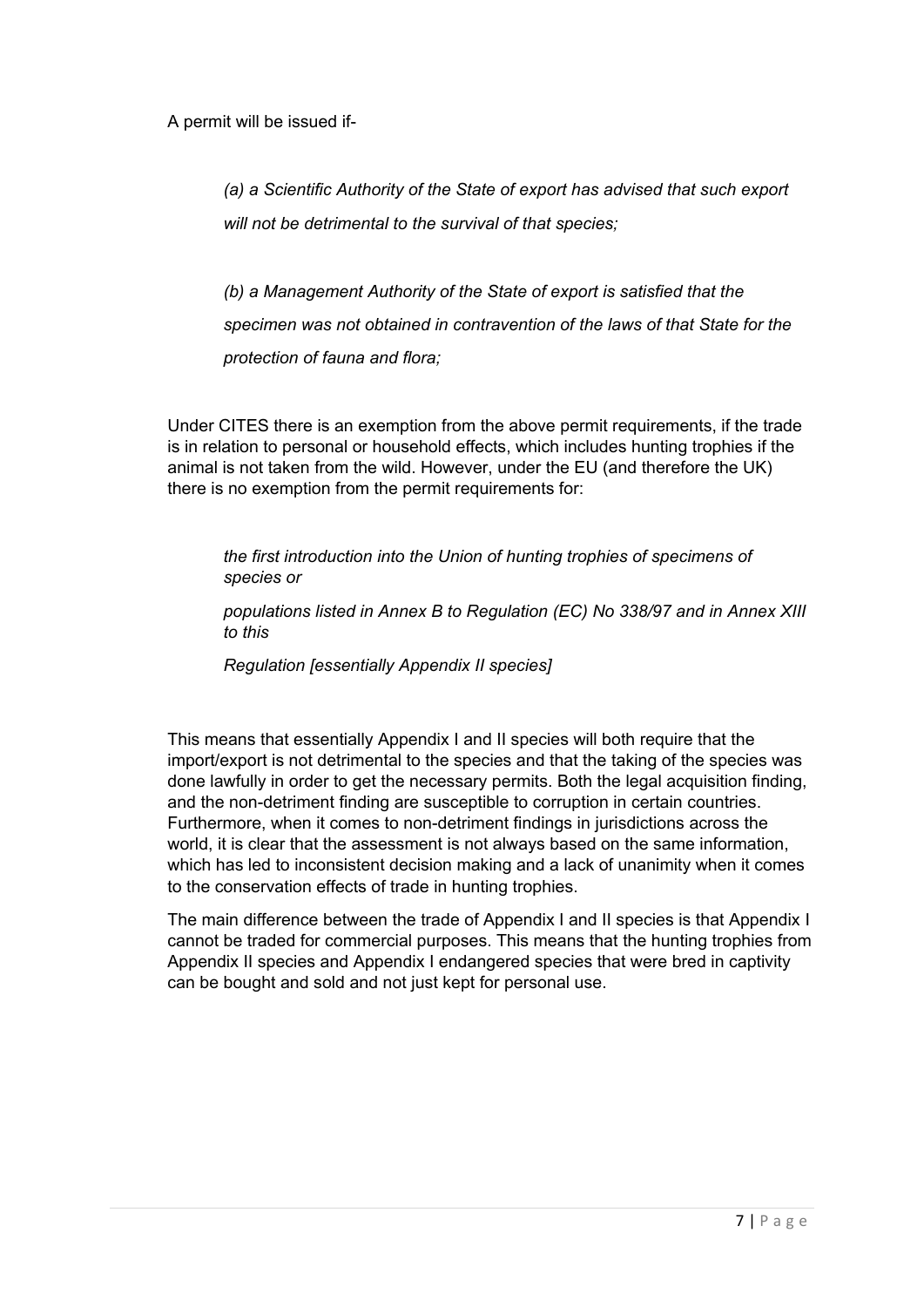## **5.What will be the impact of the proposed domestic ban on advertising and offering for sale overseas attractions, activities or experiences that involve the unacceptable treatment of animals?**

The impact of banning the advertising and selling of overseas activities that cause suffering to animals, will be beneficial and far reaching.

Currently the tourist industry is largely self-regulated, which has resulted in a glaring blind spot when it comes to promoting unethical practices overseas. It should be selfevident that something that would never be permitted in the UK should be allowed to be promoted to take place overseas, not least because such jurisdictions will most likely have less welfare protections than those that exist in the UK.

The law will not only lead to consistency in the UK's approach to animal welfare but will have the very important benefit of improving the situation for countless animals overseas, where outlets will need to improve their standards to market to a UK audience.

Conservative Animal Welfare Foundation support Save The Asian Elephant's (STAE) objective to prohibit the advertising and sale of visits to tourist attractions abroad that include practices that entail suffering to Asian elephants or where the animals are kept in conditions that cause suffering. Industry self- guidance has failed over many decades.

The specific impacts on the welfare of animals can be expected. Travel businesses will remodel and seek new venue providers, encouraging a market shift towards genuine sanctuaries and wildlife reserves.

Impact upon travel businesses will be negligible as few trade in elephant attractions. Businesses successfully transitioning to offering ethical attractions demonstrate the commercial and reputational benefits that can result.

We welcome a ban on the advertising of unacceptable experiences such as so called' trophy hunting safaris' as this will send out a strong message.

## **6.Who should be responsible for ensuring attractions, activities or experiences overseas do not cause the unacceptable treatment of animals?**

The tourist industry is largely currently self-regulated, as such one option would be having travel companies fully responsible for anything they advertise and sell and if is found out that the packages they sell are cruel, then they will be committing a crime. However, this lacks the necessary mechanisms to ensure the appropriate oversight and lacks sufficient clarity. As such it is appropriate that a public body, such as Defra or the local authorities are responsible for regulating this legislation.

Whilst local authorities have some similar responsibilities, such as its role to enforce consumer protection law and its role to licence certain animal activities, under The Animal Welfare (Licensing of Activities Involving Animals) (England) Regulations